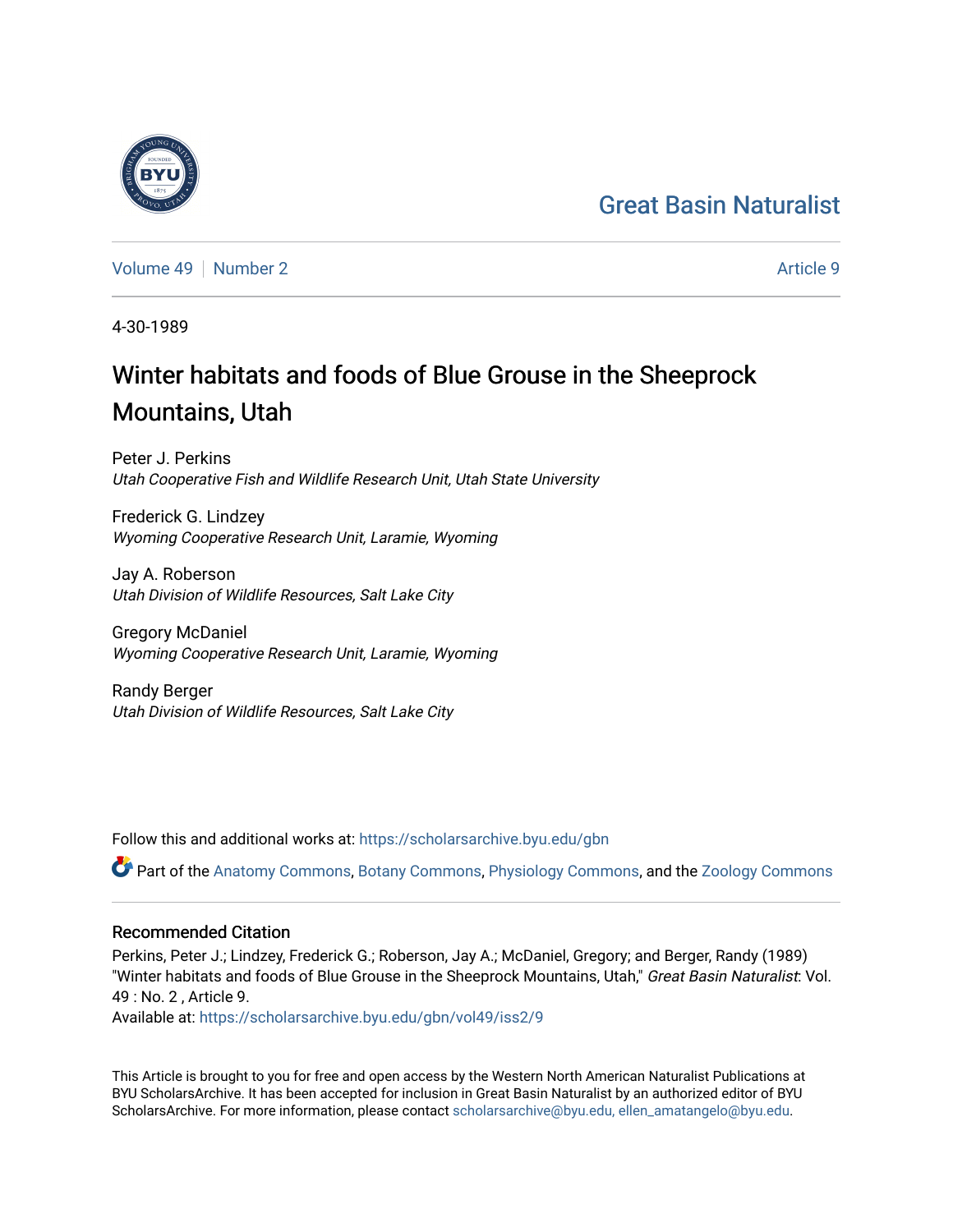#### WINTER HABITATS AND FOODS OF BLUE GROUSE IN THE SHEEPROCK MOUNTAINS, UTAH

Peter J. Pekins<sup>1,4</sup>, Frederick G. Lindzey<sup>2</sup>, Jay A. Roberson<sup>3</sup>, Gregory McDaniel<sup>2</sup>, and Randy Berger<sup>3</sup>

ABSTRACT.—Winter habitat use and food habits of Blue Grouse (Dendragapus obscurus) were studied in an isolated Utah desert mountain range that contained little typical Douglas-fir (Pseudotsuga menziesii) winter habitat. Habitat use was concentrated in the Douglas-fir and pinyon (Pinus edulis)-juniper (Juniperus spp.) habitat. Douglas-fir and pinyon pine were the most consumed foods. Other foods that represented >15% of the composition of an individual fecal sample were limber pine (Pinus flexilis), mahogany (Cercocarpus ledifolius), juniper, and an Antennaria-Cirsium type. The breadth in winter diet indicates that Blue Grouse may successfully occupy other habitats when typical winter habitat is scarce.

Blue Grouse in the Intermountain West typically winter in snowbound, open stands of Douglas-fir at elevations above 1,830 m (Marshall 1946, Stauffer and Peterson 1985, Cade 1985). Mixed stands of subalpine fir (Abies  $lasiocarpa$ ),  $lodepole$  pine (*Pinus contorta*), spruce (Picea engelmannii)/fir, and spruce/ fir-lodgepole pine were used but generally received less use than Douglas-fir stands (Marshall 1946, Harju 1974, Cade 1985). The winter diet of Blue Grouse in the intermountain region is composed almost entirely of conifer needles and buds (Beer 1943, Stewart 1944, Marshall 1946). Douglas-fir dominates (up to 99%) the diet, although lodgepole and limber pine are regularly eaten in particular areas (Harju 1974, Cade 1985, Zwickel and Bendell 1986). Some atypical Blue Grouse winter foods recently identified include the generaJuniperus, Cercocarpus, Abies, Picea, and AntennarialCirsium (Zwickel and Bendell 1986). This disassociation from Douglasfir apparently illustrates the ability of Blue Grouse to utilize a variety of habitats and for ages during winter (Cade 1985, Zwickel and Bendell 1986).

Blue Grouse harvest trends from the Sheeprock Mountains, an isolated, desert mountain range located in central Utah in the Wasatch National Forest, are comparable to those from the Bear River Range in the Wasatch National Forest in the northeast section of Utah. However, the availability of typical Blue Grouse winter habitat is extremely different between the two areas. The Sheeprock Mountains contain only a few small, iso lated stands of Douglas-fir; extensive Douglas-fir and subalpine fir habitat exists on the Bear River Range. The presence of a fall population of Blue Grouse on the Sheeprock Mountains during the fall migration period and the lack of Douglas-fir habitat indicated the Blue Grouse may winter in habitats other than Douglas-fir. The objectives of this study were to (1) determine habitats used by Blue Grouse during winter and (2) determine food habits of wintering Blue Grouse in the Sheeprock Mountains.

#### Study Area

The Sheeprock Mountains are isolated by flat valleys and desert and contain moderately steep canyons. Elevation ranges from 1,830 m at the valley floor to peaks of 2,745 m. The five major habitats, excluding the valley floor, were sagebrush (Artemisia spp.) (40%), pinyon-juniper (30%), oak (Quercus gambelii) mahogany-bitterbrush (Purshia tridentata) (28.5%), aspen (Populus tremuloides) (1%), and Douglas-fir (0.5%) (Richardson et al. 1982).

#### **METHODS**

Circular, nonoverlapping sample plots, 0.04 ha each, were randomlv established in

<sup>&#</sup>x27;Utah Cooperative Fish and Wildlife Research Unit, Utah State University, Logan, Utah 84322-5210

<sup>&</sup>lt;sup>2</sup>Wyoming Cooperative Research Unit, Box 3166, University Station, Laramie, Wyoming 82071

 $^3$ Utah Division of Wildlife Resources, 1596 West North Temple, Salt Lake City, Utah 84116–3154.

<sup>4</sup> Present address: Department of Forest Resources, Pettee Hall, University of New Hampshire, Durham, New Hampshire 0.3824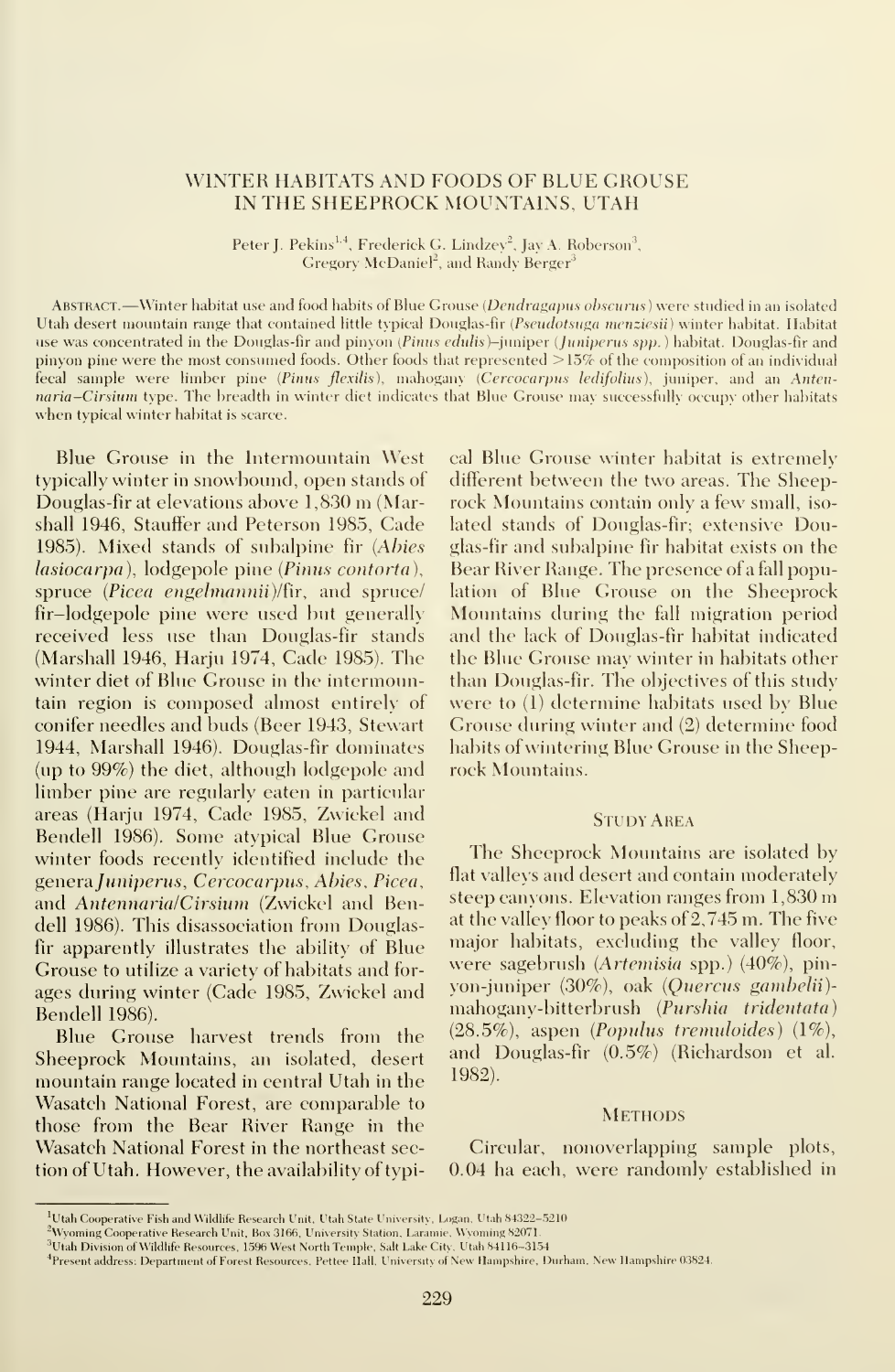| Plant              | Freq. <sup>a</sup> | <b>Collection tree</b> |                  |                |               |
|--------------------|--------------------|------------------------|------------------|----------------|---------------|
|                    |                    | Douglas-fir $(4)^b$    | Pinyon $(4)$     | Mahogany $(3)$ | Juniper $(1)$ |
| <i>Abies</i>       | 5                  | $\leq l^{c} (0-1)^{d}$ | $\theta$         | $1(0-3)$       |               |
| Antennaria-Cirsium |                    |                        | $14(0-56)$       |                |               |
| Cercocarpus        |                    |                        |                  | $10(0-26)$     |               |
| Drapa              |                    |                        |                  | $<1(0-1)$      |               |
| Festuca            |                    |                        | $<1(0-1)$        |                |               |
| <i>Juniperus</i>   |                    |                        | $3(1-5)$         | $<1(0-1)$      | 16            |
| Phoradendron       |                    | $<1(0-1)$              |                  |                |               |
| Picea              |                    | $<1(0-1)$              |                  |                |               |
| Pinus              |                    | $1(0-3)$               |                  |                |               |
| Pinus edulis       |                    | $\cup$                 | $82(37-97)$      | $22(0-67)$     | 30            |
| Pinus flexilis     |                    |                        | $\theta$         | $<1(0-2)$      | 45            |
| Pseudotsuga        |                    | $98(95 - 100)$         | $<1(0-1)$        | $66(0-100)$    |               |
| Unidentified seed  |                    | $<1(0-1)$              | $\left( \right)$ |                |               |

Table 1. Composition of plant fragments (%) in winter fecal droppings of Blue Grouse, Sheeproek Mountains, Utah.

<sup>a</sup>Number of composite samples ( $n = 12$ ) in which plant was present.

<sup>b</sup>Number of composite samples Percent composition based on 60 fields per composite sample

<sup>d</sup>Range of % composition.

two canyons in the five major habitats. Plots were established in approximate proportion to the area occupied by each habitat to evenly distribute sampling intensity among the habitats. Douglas-fir was disproportionately sampled because of its known importance as winter habitat. Elevation of sample plots ranged from  $1,830$  to  $2,600$  m. Each plot was completely searched on snowshoes for evidence of grouse use. Grouse sightings, fecal droppings, tracks, snow roosts, and feeding sign (*i.e.*, vegetative litter at the bases of trees) were noted. Any grouse sign observed outside the plots also was noted and assigned to a habitat. Plots were sampled during January-February 1986 and January 1987. Snow was present during all sampling periods.

We searched each habitat for winter fecal droppings during January 1987. Our goal was to collect 6-10 fecal droppings from under different trees in each habitat to obtain a random fecal sample. Droppings were collected randomly from under a tree in an attempt to obtain droppings from different birds if  $>1$ roosted in a tree. Fecal droppings were collected under four Douglas-firs and four pinyon pines, but under only three mountain mahoganies and one juniper; none was found in sagebrush or aspen habitats. A composite sample was formed for each group of droppings collected under a tree. Droppings were frozen in air-tight plastic bags and sent to the Composition Analysis Laboratory (Range Science Department, Colorado State University, Fort Collins, Colorado) for content identification. Dried samples were homogenized by grinding over a 20-mesh (1-mm) screen. Twenty "fields" on each of three slides per composite sample were examined. Data were presented as percent relative density, an index of dry weight (Sparks and Malechek 1968). This procedure was identical to that employed by Zwickel and Bendell (1986). We assumed that potential biases associated with differential digestibility of various species (Gill et al. 1983) were minimal because of the woody nature of Blue Grouse winter diets (Zwickel and Bendell 1986).

#### **RESULTS**

We searched 131 plots, 30 each in pinyonjuniper and Douglas-fir, 33 in oak-mahoganybitterbrush, 23 in sagebrush, and 15 in aspen. Grouse sign was found only in Douglas-fir plots (7 of 30). During searches for fecal droppings 3 grouse were flushed in Douglas-fir stands, and a group of 6-10 grouse were flushed from a pinvon-juniper stand. Tracks, feeding sign, and fecal droppings were found under pinyon pines in the vicinity where the 6-10 grouse were flushed.

Eleven plant genera were identified in the fecal samples (Table 1). Douglas-fir, pinyon pine, and juniper were found in  $\geq 50\%$  of the samples, but juniper never dominated an individual sample. Only Douglas-fir was found in samples collected under all species of trees.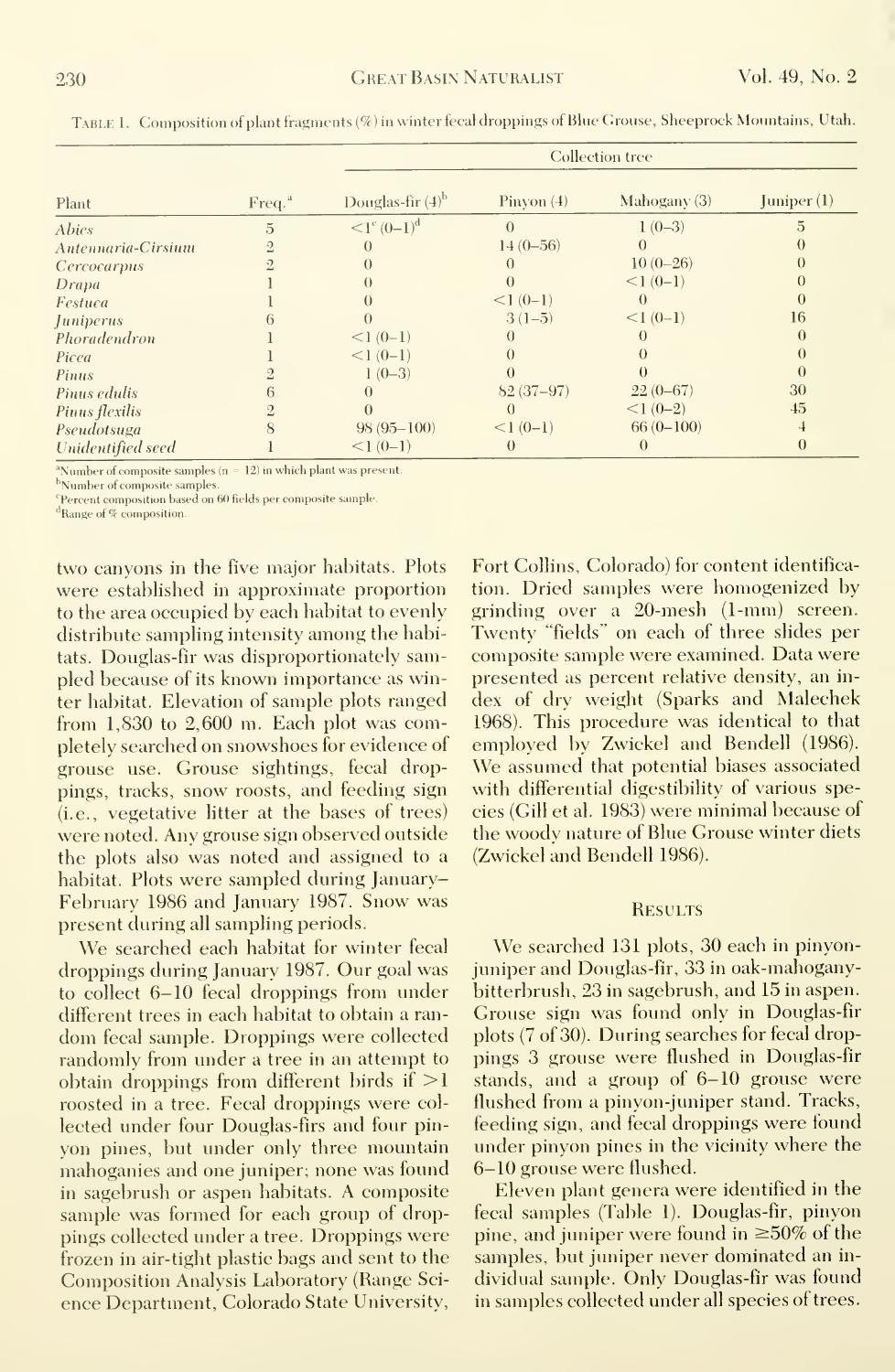Douglas-fir and pinyon pine were the most consumed foods and the dominant items in the diet under all collection trees, except the juniper (Table 1).

#### **DISCUSSION**

The abundance of sign found in Douglas-fir stands signified the importance of this rela tively scarce habitat to Blue Grouse occupying the Sheeprock Mountains. Sign found in pinyon-juniper stands indicated that this habitat also was used by Blue Grouse. Because there was a much greater proportion of pinyon-juniper than Douglas-fir, our sampling efforts may have been inadequate to evaluate the relative importance of pinyonjuniper to Blue Grouse. However, wherever Blue Grouse occupied Douglas-fir and pinyon-juniper habitat simultaneously, Douglasfir was more extensively used by Blue Grouse.

The diversity of species found in fecal droppings supported the conclusion of others that Blue Grouse exhibit adaptability in their winter diets (Bendell and Zwickel 1984, Cade 1985, Zwickel and Bendell 1986). Pinyon pine has not been previously identified as a winter food, although needles of other pines were commonly consumed in other areas (Marshall 1946, Harju 1974, Cade 1985, Zwickel and Bendell 1986). The presence of pinyon pine in droppings found under trees other than pinyon pine indicated that feeding on this species may be common in the Sheeprock Mountains. Although Zwickel and Bendell (1986) suggested that pines may be preferred to Douglas-fir as food, our data showed that Douglas-fir was more commonly consumed than pinyon pine.

This preliminary effort has documented Blue Grouse use of habitats other than Douglas-fir during winter on the Sheeprock Mountains. It appeared to us that Blue Grouse preferred the limited, available Douglas-fir stands. Although Blue Grouse both roosted and fed in pinyon pines, it is unknown whether pinyon-juniper stands, in the ab sence of Douglas-fir, could support the exist ing Blue Grouse population. Winter survival depends on meeting both nutritional and cover requirements, particularly during periods of severe weather. Pekins (1988) demonstrated that Douglas-firs provide protective microhabitats that decrease thermoregulatory costs during winter. Similar protection pre sumably is required for overwinter survival in other habitats.

Small Douglas-fir stands may be critical to the long-term dynamics of Blue Grouse in the Sheeprock Mountains and in other areas of the species range where typical winter habitat is isolated or not abundant. Small stands of Douglas-fir should be protected until it is demonstrated that alternate habitat types can support wintering Blue Grouse, particularly during rigorous winters.

#### **ACKNOWLEDGMENTS**

We thank Terry Shraeder for field assis tance and the Bureau of Land Management for housing. This project, supported by the Utah Division of Wildlife Besources and the U.S. Forest Service, was conducted under the auspices of the Utah Cooperative Fish and Wildlife Besearch Unit, Utah State University.

#### LITERATURE CITED

- BEER, J. R 1943. Food habits of the Blue Grouse. J. Wildl. Manage. 7: 32-44.
- BENDELL, J. F., AND F. C. ZWICKEL, 1984. A survey of the biology, ecology, abundance, and distribution of the Blue Grouse (Genus Dendragapus). Pages 163-192 in Proc. Third Internat. Grouse Sympos. World Pheasant Association, Suffolk.
- CADE, B. S. 1985. Winter habitat preferences and migration patterns in Blue Grouse in Middle Park, Colorado. Unpublished thesis, Colorado State University, Fort Collins. 101 pp.
- Gill. R <sup>B</sup> . L H Carpenter. R M Bartmann. D. L. BAKER, AND G. G. SCHOONVELD. 1983. Fecal analysis to estimate mule deer diets. J. Wildl. Manage. 47: 902-915.
- HARJU, H. J. 1974. An analysis of some aspects of the ecology of Dusky Grouse. Unpublished dissertation, University of Wyoming, Laramie. 142 pp.
- MARSHALL, W. H. 1946. Cover preferences, seasonal movements and good habits of Richardson's Grouse and Ruffed Grouse in southern Idaho. Wilson Bull. 58: 42-52.
- PEKINS, P. J. 1988. Winter ecological energetics of Blue Grouse. Unpublished dissertation, Utah State University, Logan, 155 pp.
- RICHARDSON, R. E., F. V. LUKE, AND W. J. MADER 1982. Wildlife habitat management plan for the Vernon division. USFS unpublished report.
- ROBERSON, J. A 1988. Utah upland game annual report, 1987. Publication 88-7. Utah Div. Wildl. Res., Salt Lake City, Utah. 215 pp.
- SPARKS, D. R., AND J. C. MALECHEK. 1968. Estimating percentage dry weight in diets using a microscopic technique. J. Range Manage. 21: 264-265.